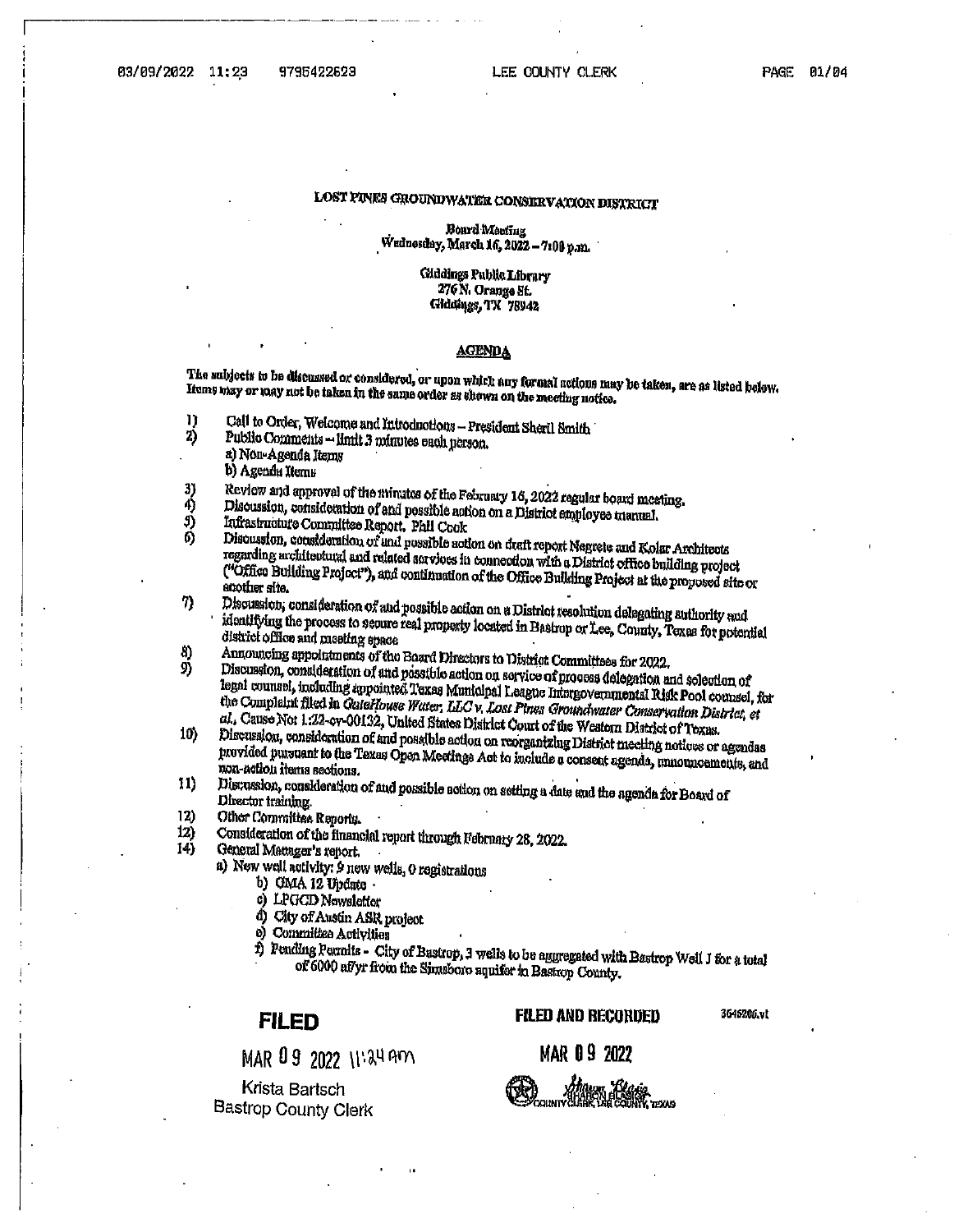Aqua WSC seeks to add a new well to its aggregated S well field, this is a no increase amendment (c) Upcoming meetings

h GMA 12 - April 22<sup>th</sup>, 10 a.m. POSGCD Office and online

- Discussion of Lost Pines Groundwater Conservation District legislation, related ingislation and/of  $15\}$ activities occurring that affect or pertain to the District and groundwater.
- Consideration of conferences, meetings and educational opportunities Board members desire to 30) uffend.

I7) Qonskieration of agenda items, calendar and ayents,

 $181$ Executive Session:

Executive session of the Board pursuant to Tox. Gov't Code section 531.071, or any closed session permitted by law, to consult with its attorneys and seek advice regarding the Complaint filed in GateMouse, Vater, LLC v. Lost Pines' Groundwater Conservation District, et al., Cause No: 1:22-ev-00132, United States District Court of the Western District of Texas.

Adjoum

Date:"i D DOALD DS:

Note: The Board may recess into Executive Session to consult with its attorneys regarding any posted matter in which the Board may reak the advice of its attorneys uniter Government Code, 551.071 or for any action on the agenda for which a closed session is permitted by law, and will reconvene in open session for any appropriate action on any matter considered in Executive Session.

Note on Publid Comments: The Board will receive comments from the public on any matters within the Jurisdiction of the Loat Pince Croundwater Conagryation District. However, the Board will not hear public comments related to any contested case hearing or other litigation matter that is sabject to a probibition on ex parte communications (including a contested pennitring matter) between the conclusion of the public heating for such matter and the dam the Board considers a groposal for recision or tenders a final decision on the maiter. The Board will not take action on public comments, but may request that matters addressed during rablic comments be placed on a future agenda for consideration.

· Petaons with disabilities who plan to attand the District's agenda and who may need auxiliary aids or services such as interpreters for persons who are deaf or hearing impaired, resulers, large print, or Eraille are requested to contact Peggy Campion, Assistant Secretary, at 512-360-5088 at least two (2) work days prior to the agenda, so that appropriate arrangements can be made. Persons who desire the assistance of an interpreter in conjunction with their oral presentation at this district agenda are requested to contact Peggy Campion, Assistant Secretary, at 512-360-5088 at least five (5) days prior to the agenda so that appropriate arrangements can be made.

# **FILED**

MAR 09 2022 11:34 Am

Krista Bartsch Bastrop County Clerk

#### FILED AND RECORDED

**MAR 09 2022** 

1045206.v1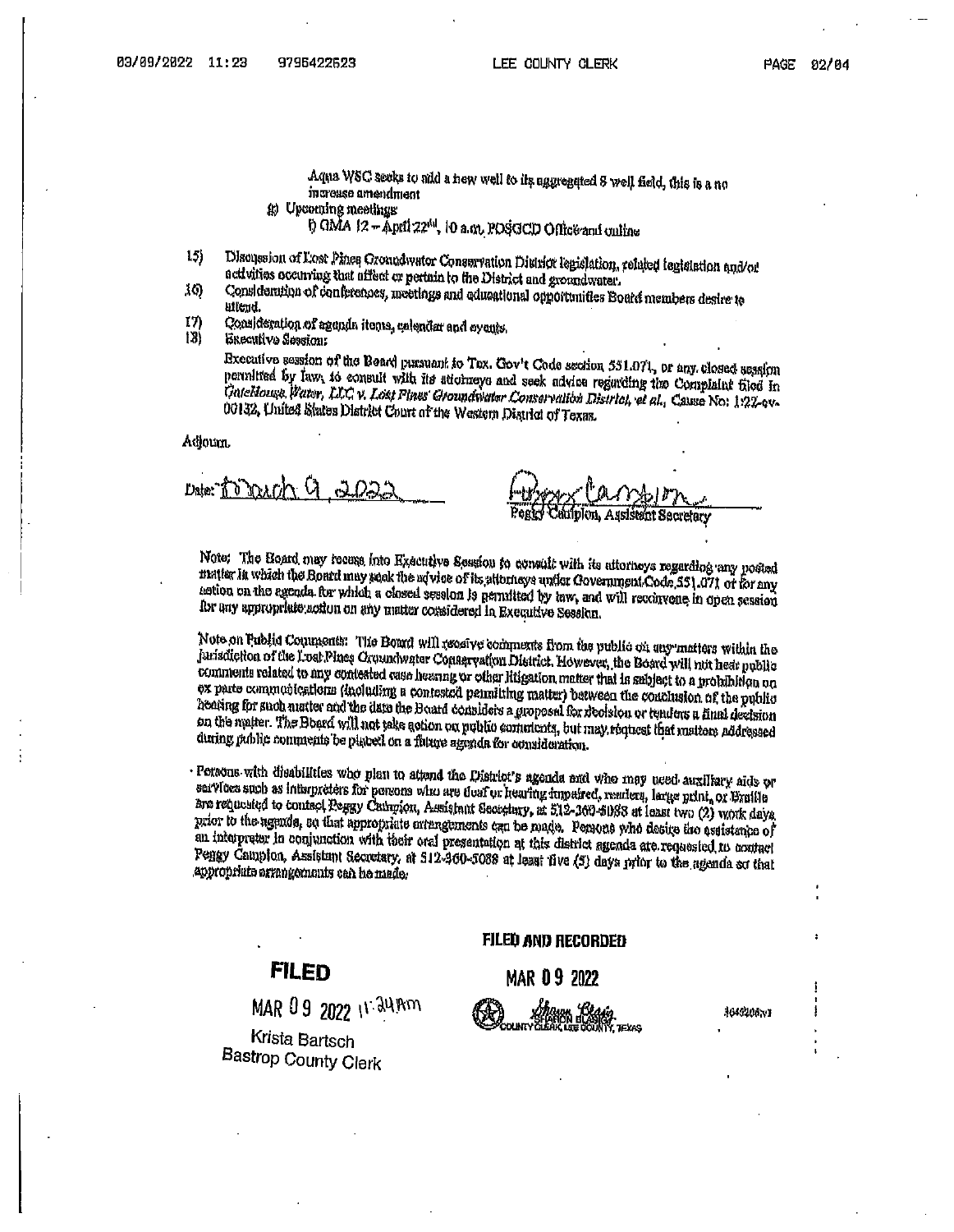### **LOST PINES GROUNDWATER CONSERVATION DISTRICT**

**Board Meeting Wednesday, March 16, 2022 – 7:00 p.m.**

> **Giddings Public Library 276 N. Orange St. Giddings, TX 78942**

## **AGENDA**

**The subjects to be discussed or considered, or upon which any formal actions may be taken, are as listed below. Items may or may not be taken in the same order as shown on the meeting notice.**

- 1) Call to Order, Welcome and Introductions President Sheril Smith
- 2) Public Comments limit 3 minutes each person.
	- a) Non-Agenda Items b) Agenda Items
- 3) Review and approval of the minutes of the February 16, 2022 regular board meeting.
- 4) Discussion, consideration of and possible action on a District employee manual.
- 5) Infrastructure Committee Report. Phil Cook
- 6) Discussion, consideration of and possible action on draft report Negrete and Kolar Architects regarding architectural and related services in connection with a District office building project ("Office Building Project"), and continuation of the Office Building Project at the proposed site or another site.
- 7) Discussion, consideration of and possible action on a District resolution delegating authority and identifying the process to secure real property located in Bastrop or Lee, County, Texas for potential district office and meeting space
- 8) Announcing appointments of the Board Directors to District Committees for 2022.
- 9) Discussion, consideration of and possible action on service of process delegation and selection of legal counsel, including appointed Texas Municipal League Intergovernmental Risk Pool counsel, for the Complaint filed in *GateHouse Water, LLC v. Lost Pines Groundwater Conservation District, et al.,* Cause No: 1:22-cv-00132, United States District Court of the Western District of Texas.
- 10) Discussion, consideration of and possible action on reorganizing District meeting notices or agendas provided pursuant to the Texas Open Meetings Act to include a consent agenda, announcements, and non-action items sections.
- 11) Discussion, consideration of and possible action on setting a date and the agenda for Board of Director training.
- 12) Other Committee Reports.
- 12) Consideration of the financial report through February 28, 2022.
- 14) General Manager's report.
	- a) New well activity: 9 new wells, 0 registrations
		- b) GMA 12 Update
		- c) LPGCD Newsletter
		- d) City of Austin ASR project
		- e) Committee Activities
		- f) Pending Permits City of Bastrop, 3 wells to be aggregated with Bastrop Well J for a total of 6000 af/yr from the Simsboro aquifer in Bastrop County.